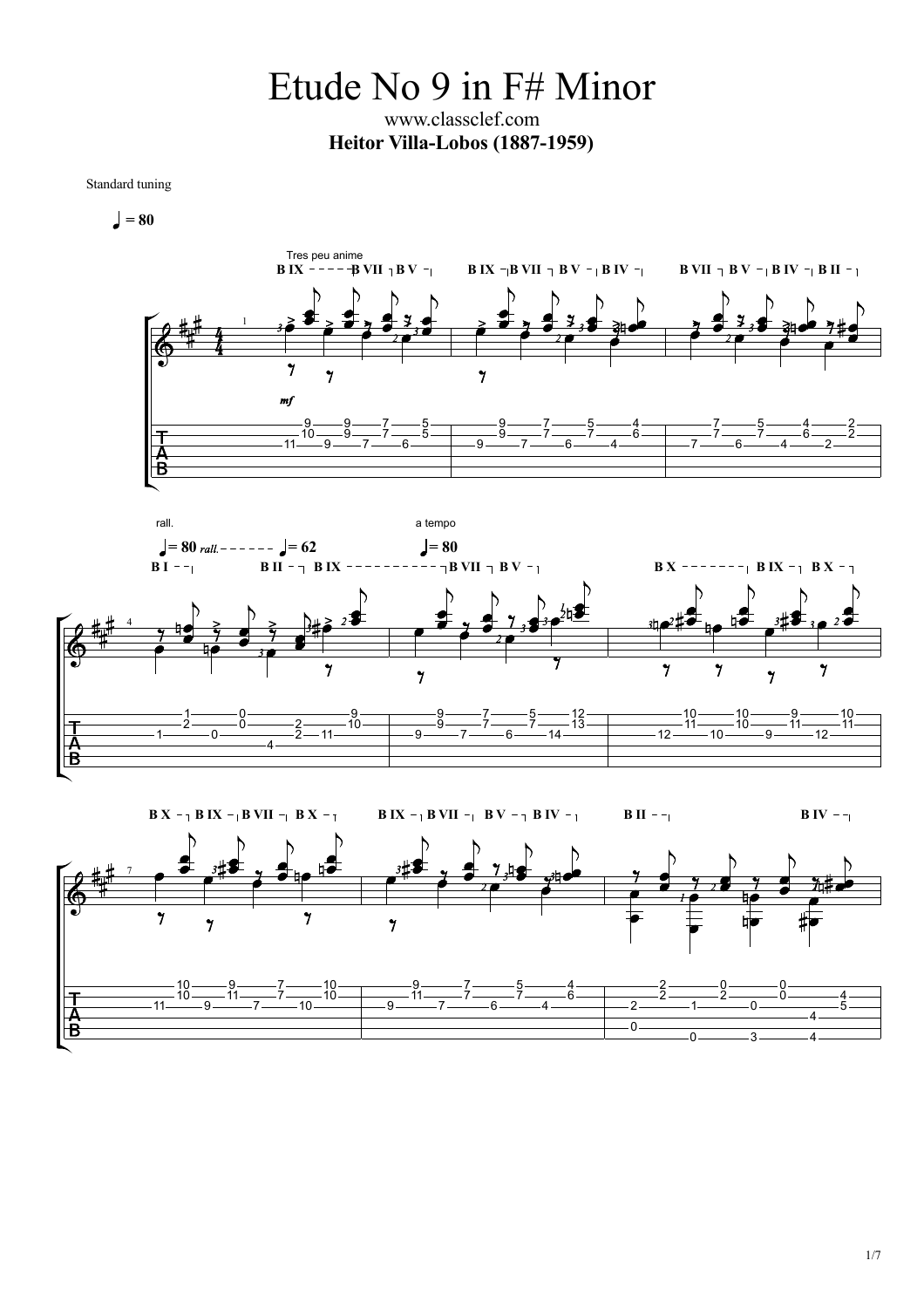





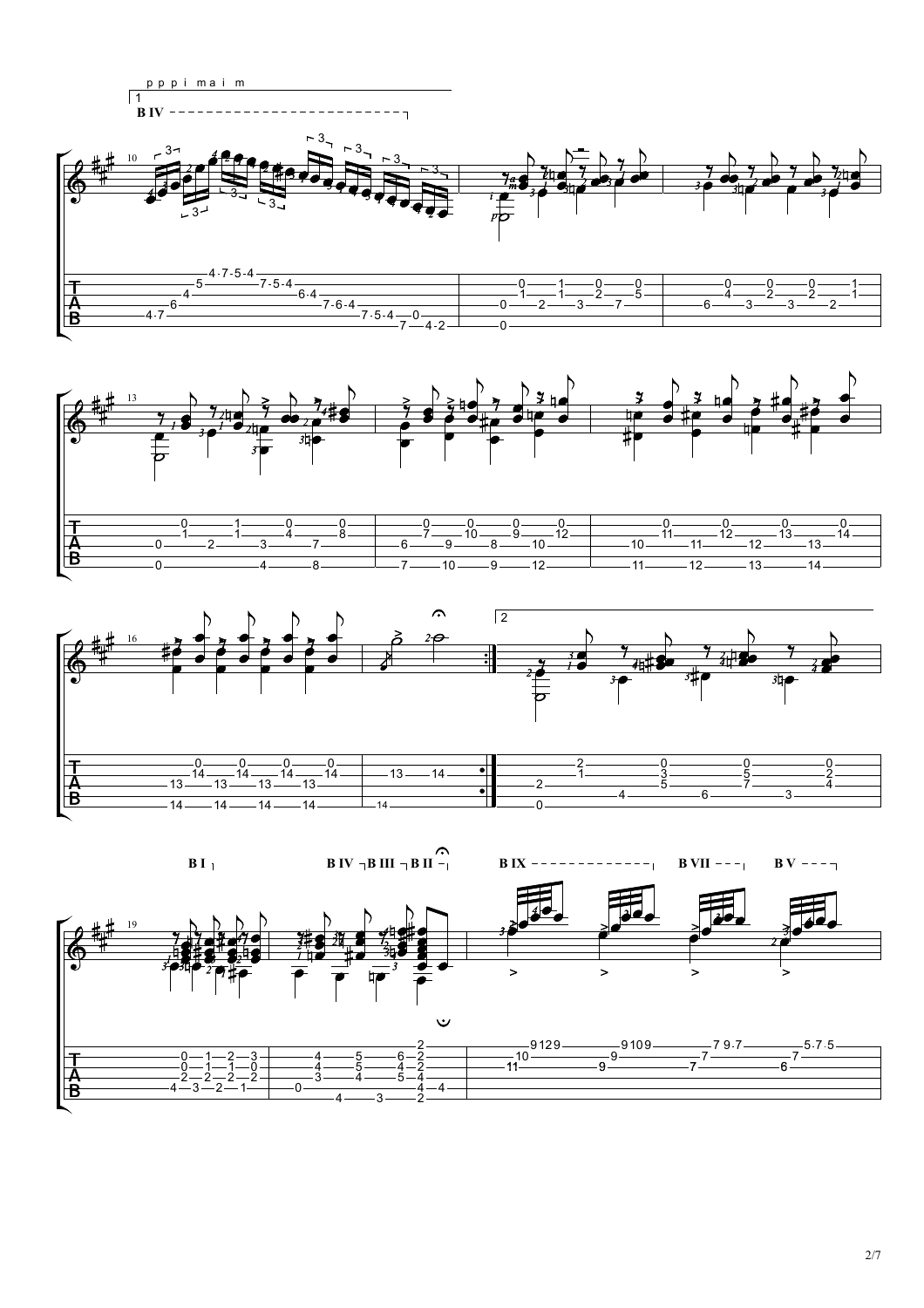





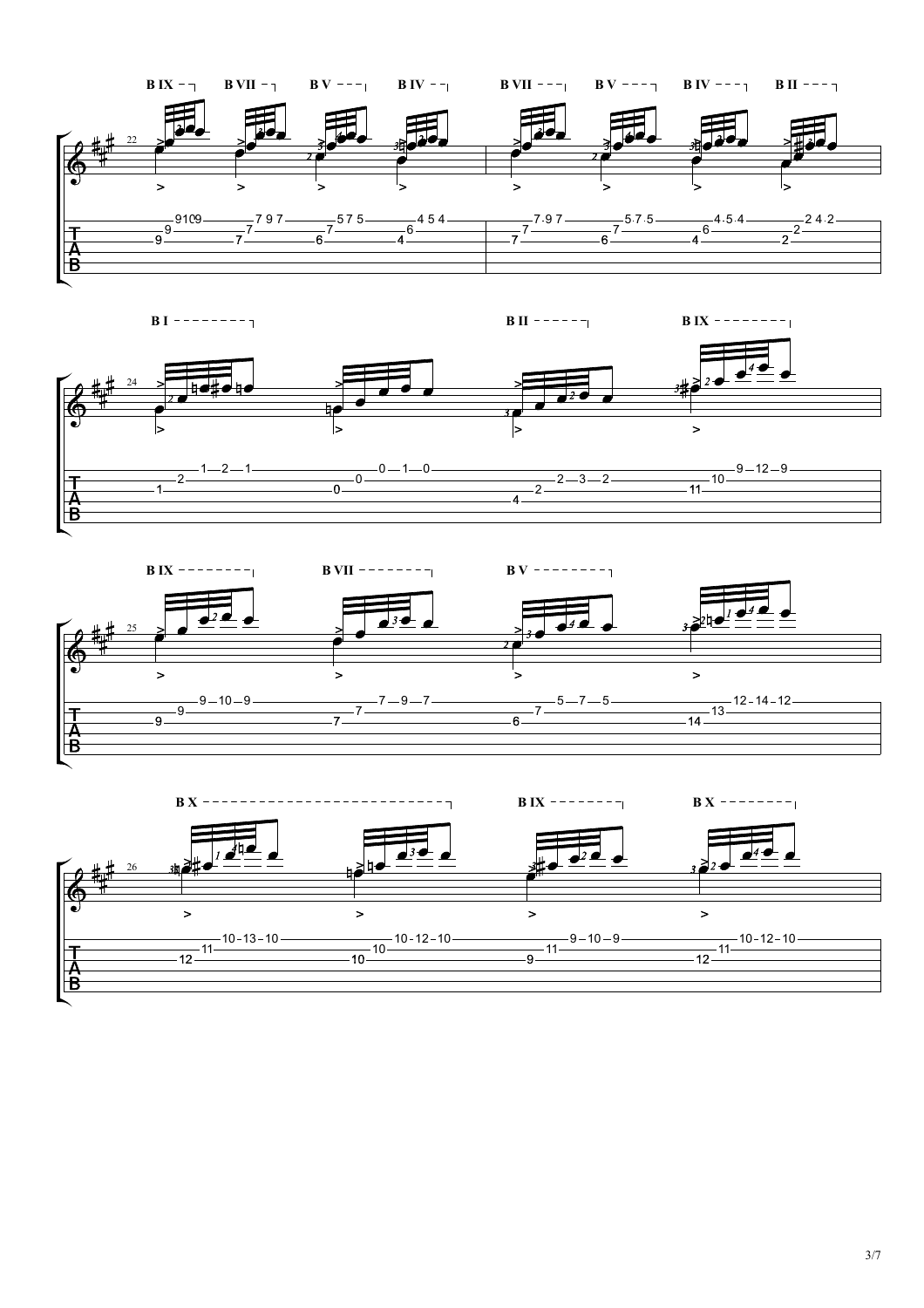







4/7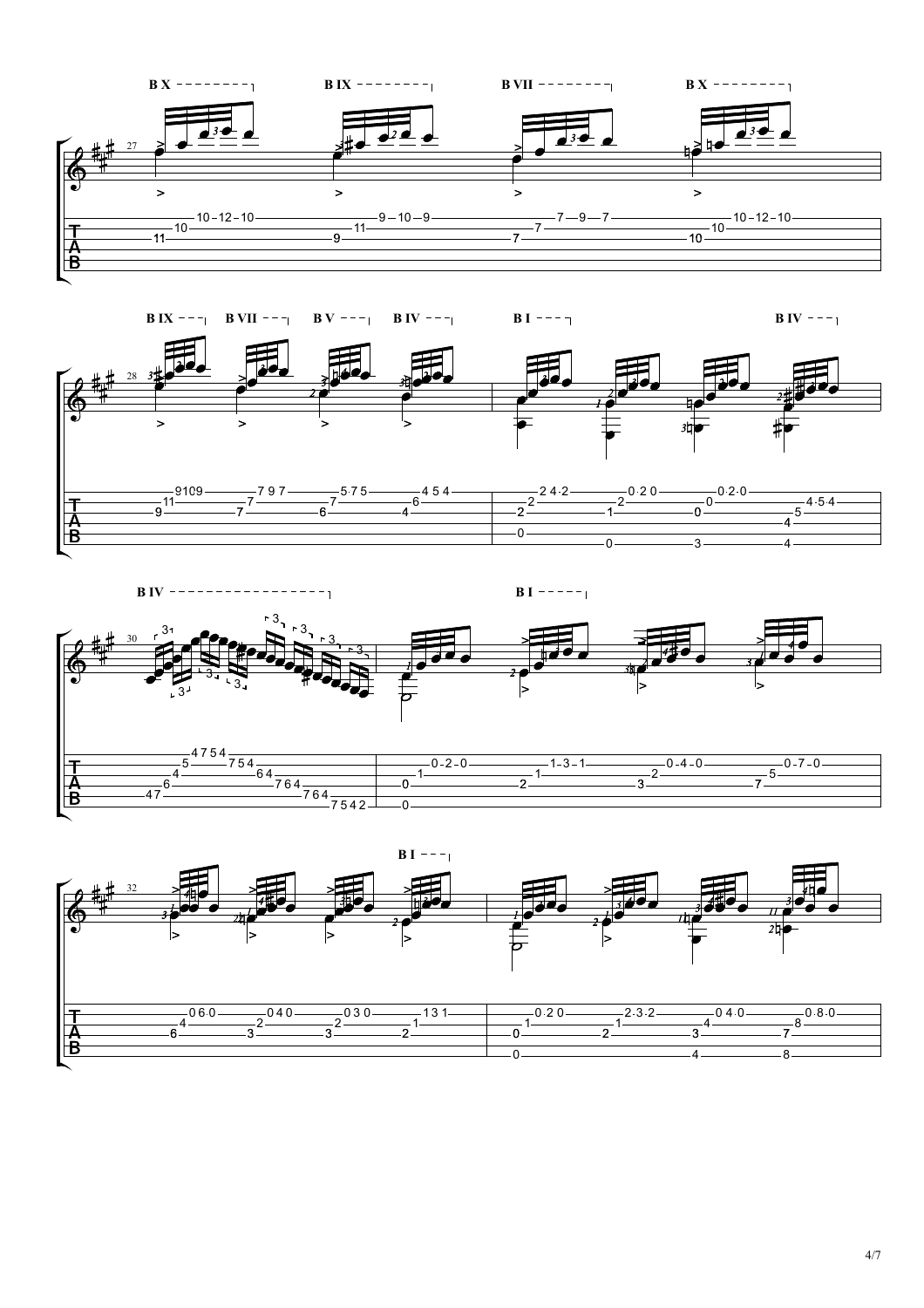







5/7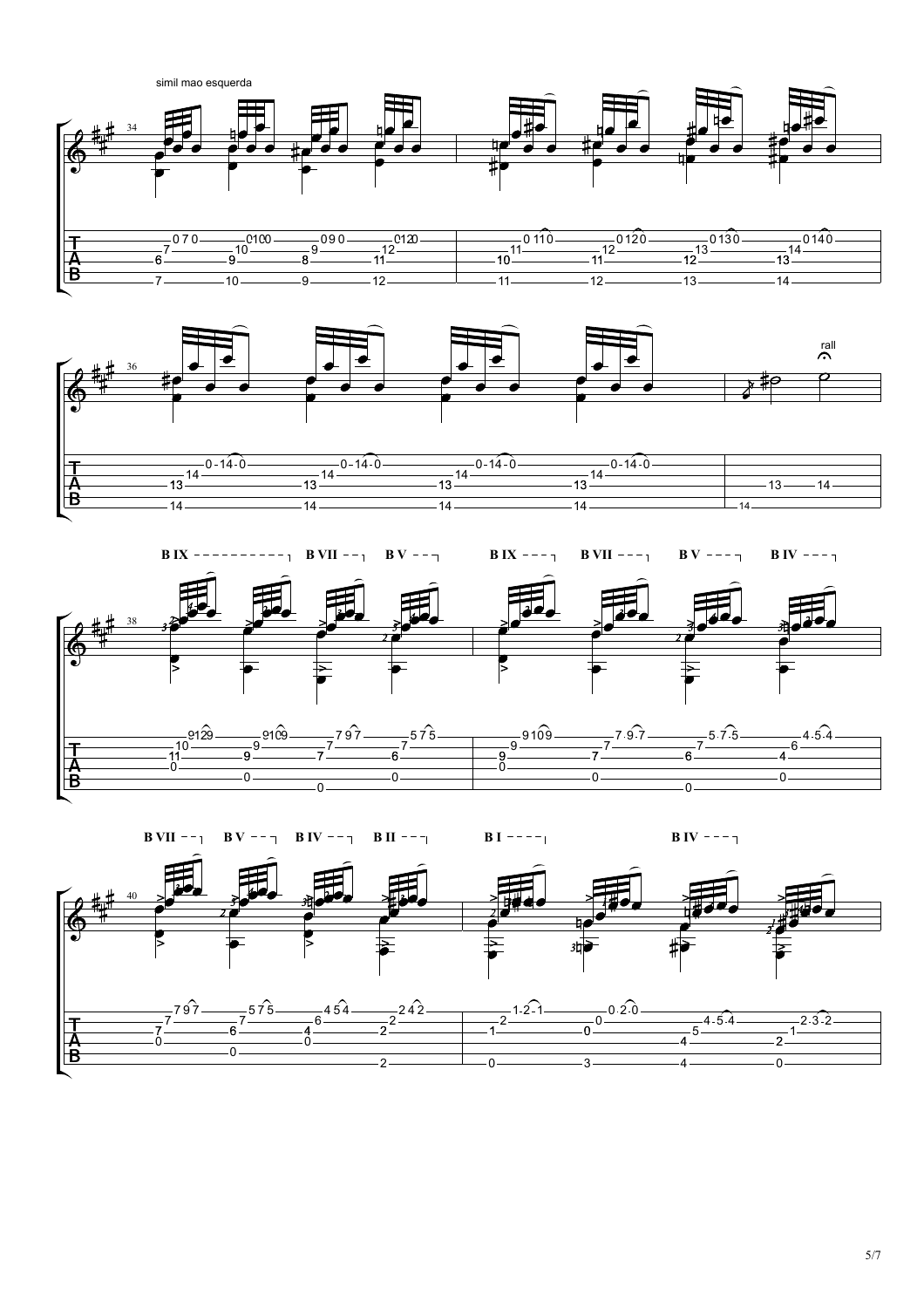







6/7